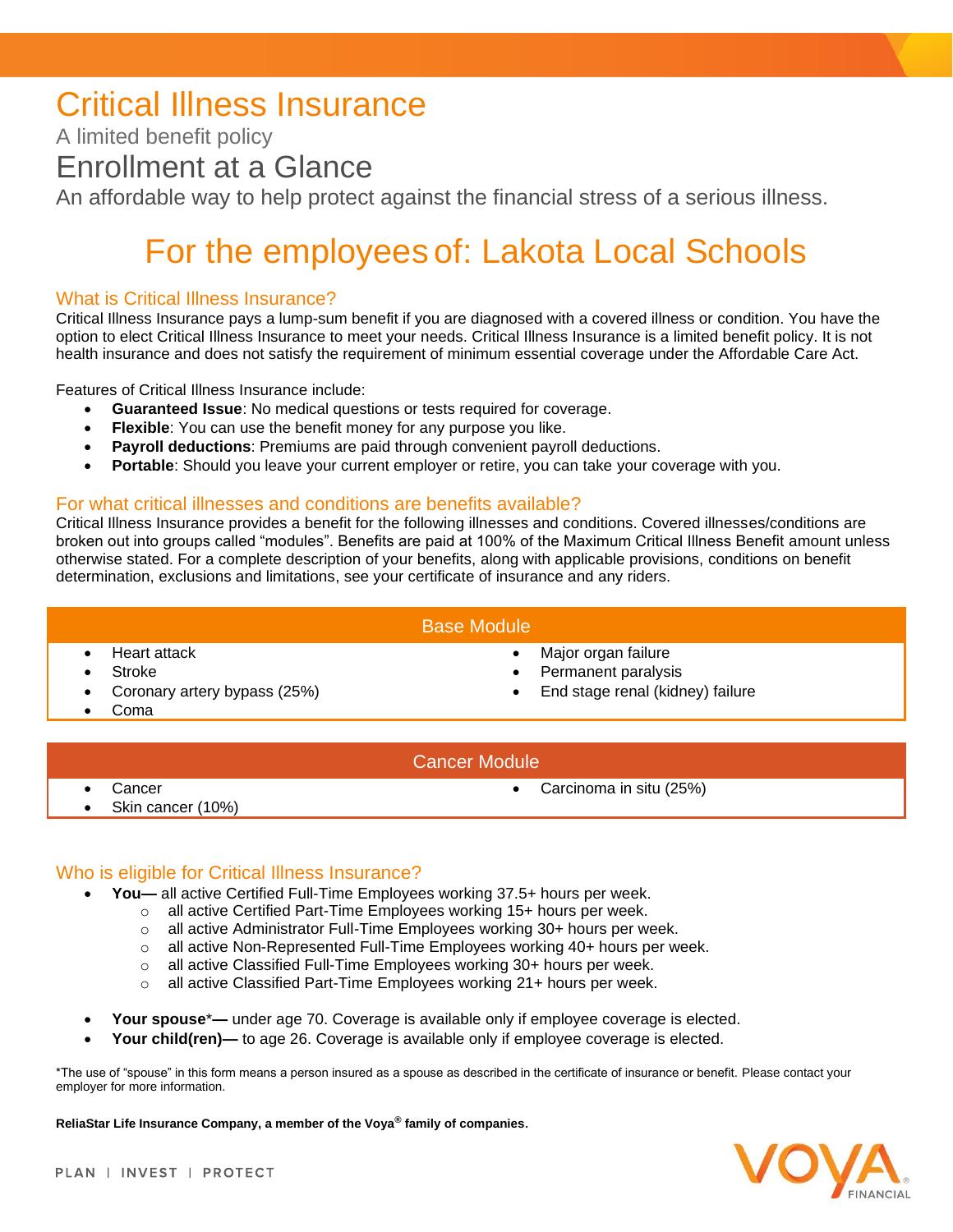#### What Maximum Critical Illness Benefit am I eligible for?

- For you
	- $\circ$  You have the opportunity to purchase a Maximum Critical Illness Benefit of \$10,000, \$20,000 or \$30,000.
- For your spouse
	- $\circ$  You have the opportunity to purchase a Maximum Critical Illness Benefit of \$5,000, \$10,000 or \$15,000 for your spouse.
- For your children
	- o You have the opportunity to purchase a Maximum Critical Illness Benefit of \$2,500, \$5,000 or \$10,000 for each covered child.

#### How many times can I receive the Maximum Critical Illness Benefit?

Usually you are only able to receive the Maximum Critical Illness Benefit once for each covered condition. Your plan includes the Recurrence Benefit\*, which provides a one-time restoration of 100% of the maximum benefit amount in order to pay a second benefit for the same covered condition. It's important to note that in order for the second occurrence of the illness to be covered, it must occur after 12 consecutive months without the occurrence of any covered critical illness named in your certificate, including the illness from the first benefit payment.

If you have reached the benefit limit by receiving the maximum benefit for each covered condition, you may choose to end your coverage; however, if you have coverage for your spouse and/or child(ren), you must continue your coverage in order to keep their coverage active. Please see your certificate of coverage for details. \*This benefit does not apply to the cancer module.

#### What does my Critical Illness Insurance include?

The benefits listed below are included with your critical illness coverage. There may be some variation by state. For a list of standard exclusions and limitations, please refer to the end of this document. For a complete description of your available benefits, along with applicable provisions, exclusions and limitations, see your certificate of insurance and any riders.

- **Wellness Benefit:** This provides an annual benefit payment if you complete a health screening test. You may only receive a benefit once per year, even if you complete multiple health screening tests.
	- o Examples of health screening tests include but are not limited to: Pap test, serum cholesterol test for HDL and LDL levels, mammography, colonoscopy, and stress test on bicycle or treadmill.
	- o The annual benefit is \$50 for completing a health screening test.
	- $\circ$  If your spouse and/or children is/are covered for Critical Illness Insurance, they are also covered by the Wellness Benefit. Your spouse's benefit amount is also \$50. The benefit for child coverage is \$25 with an annual maximum of \$100 for children's benefits.

#### What optional benefits are available?

You may choose to include the optional benefits below with your critical illness coverage. For a list of standard exclusions and limitations, please refer to the end of this document. For a complete description of your available benefits, along with applicable provisions, exclusions and limitations, see your certificate of insurance and any riders.

- **Spouse\* Critical Illness Insurance**: If you have coverage for yourself, you may enroll your spouse, as long as your spouse is under age 70 and is not covered under the Policy as an employee.
	- $\circ$  Your spouse will receive coverage for the same covered conditions as you.
	- $\circ$  Your spouse will be able to receive a benefit the same number of times as you, as outlined above.
	- o Guaranteed issue: No medical questions or tests required for coverage.
- **Children's Critical Illness Insurance**: As long as you have critical illness coverage on yourself, your natural child(ren), stepchild(ren), adopted child(ren) or child(ren) for whom you are a legal guardian are eligible to be covered under your employer's plan, up to the age of 26.
	- $\circ$  Your children are covered for the same covered conditions as you are with the exception of carcinoma in situ and coronary artery bypass; however, actual benefit amounts may vary.
	- $\circ$  Your child(ren) will be able to receive a benefit the same number of times as you, as outlined above.
	- o One premium amount covers all of your eligible children.
	- o Guaranteed issue: No medical questions or tests required for coverage.
	- $\circ$  If both you and your spouse are covered under the policy as an employee, then only one, but not both, may cover the same child(ren) under this benefit. If the parent who is covering the child(ren) stops being insured as an employee then the other parent may apply for children's coverage.

**ReliaStar Life Insurance Company, a member of the Voya® family of companies**.